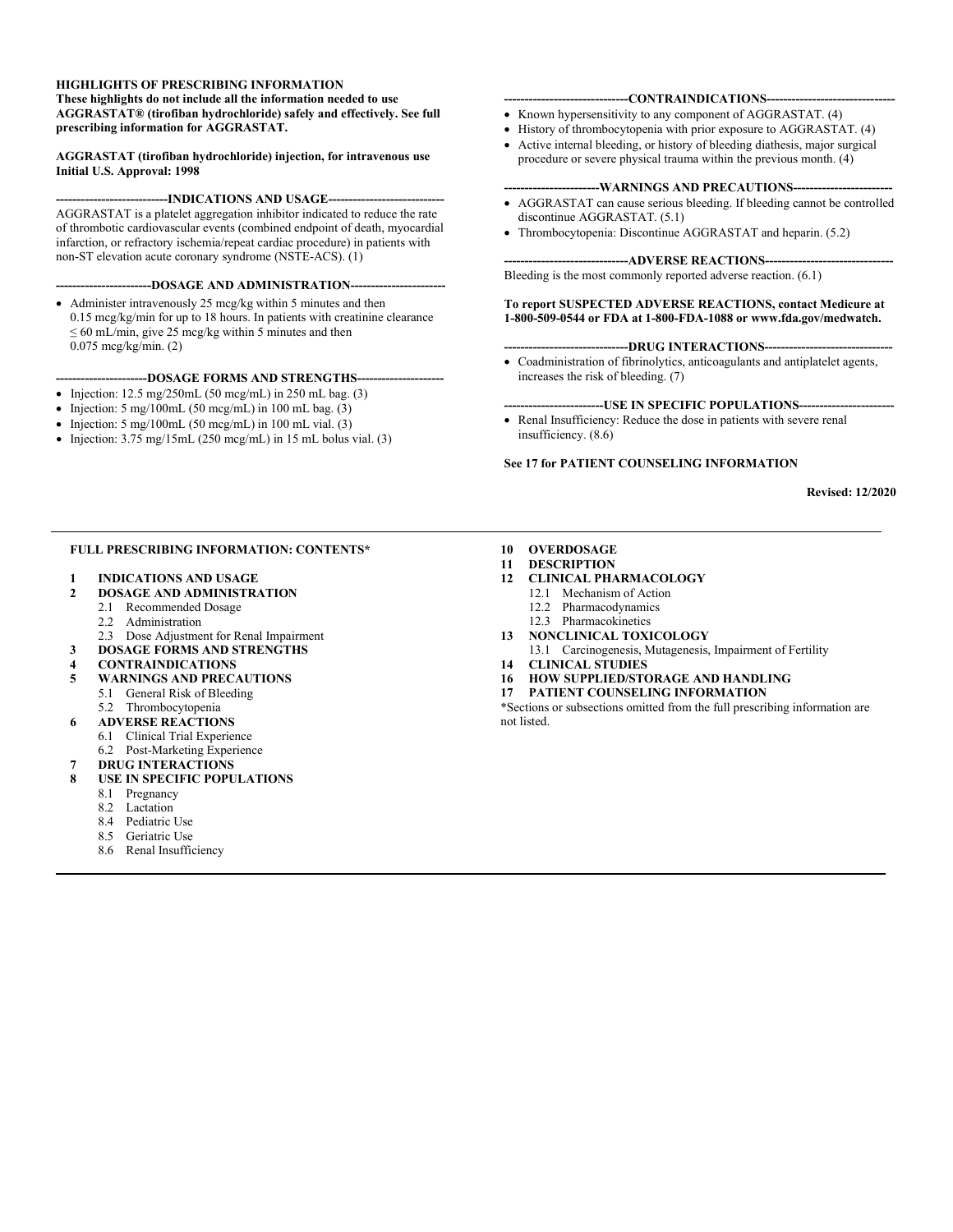#### **FULL PRESCRIBING INFORMATION**

### **1 INDICATIONS AND USAGE**

AGGRASTAT® is indicated to reduce the rate of thrombotic cardiovascular events (combined endpoint of death, myocardial infarction, or refractory ischemia/repeat cardiac procedure) in patients with non-ST elevation acute coronary syndrome (NSTE-ACS)*.*

## **2 DOSAGE AND ADMINISTRATION**

### **2.1 Recommended Dosage**

The recommended dosage is 25 mcg/kg administered intravenously within 5 minutes and then 0.15 mcg/kg/min for up to 18 hours.

### **2.2 Administration**

For intravenous use only. Parenteral drug products should be inspected visually for particulate matter and discoloration prior to administration whenever solution and container permit.

To open the 100 mL or 250 mL premixed bag, first tear off its foil overpouch. The plastic may be somewhat opaque because of moisture absorption during sterilization; the opacity will diminish gradually. Check for leaks by squeezing the inner bag firmly; if any leaks are found or sterility is suspect then the solution should be discarded. Do not use unless the solution is clear and the seal is intact.

### *Administration Instructions*

- 1. Withdraw the bolus dose of AGGRASTAT from the 15 mL premixed bolus vial into a syringe. Alternatively, the bolus dose of AGGRASTAT may be administered from the 100 mL premixed vial or from the 100 mL or 250 mL premixed bag. Do not dilute. Administer the bolus dose within 5 minutes via a syringe or IV pump. For patients  $\geq 167$  kg, it is recommended that the bolus dose be administered via syringe from the 15 mL premixed bolus vial, to ensure that delivery time does not exceed 5 minutes.
- *2.* Immediately following the bolus dose administration, administer the maintenance infusion from the 100 mL premixed vial, the 100 mL premixed bag or the 250 mL premixed bag via an IV pump.
- 3. Discard any unused portion left in the vial or bag.

The recommended bolus volume using the 15 mL premixed bolus vial can be calculated using the following equation:

Bolus Volume (mL) =  $\frac{25 \text{ mcg/kg} \times \text{body weight (kg)}}{250 \text{ mg/mL}}$ 

The recommended bolus volume using the 100 mL premixed vial, 100 mL premixed bag or 250 mL premixed bag can be calculated using the following equation:

Bolus Volume (mL) = 
$$
\frac{25 \text{ mcg/kg x body weight (kg)}}{50 \text{ mcg/mL}}
$$

The recommended infusion rate for patients with CrCl (Creatinine Clearance) > 60 mL/min using the 100 mL premixed vial, 100 mL premixed bag or 250 mL premixed bag can be calculated using the following equation:

\nInfusion Rate for CrCl > 60 mL/min (mL/h) = \n
$$
\frac{0.15 \, \text{mcg/kg/min} \times \text{body weight (kg)} \times 60 \, \text{min/h}}{50 \, \text{mcg/mL}}
$$
\n

Example calculation of infusion rate for 60 kg patient with CrCl > 60 mL/min using the 100 mL premixed vial, 100 mL premixed bag or 250 mL premixed bag:

\n Infusion Rate for CrCl > 60 mL/min (mL/h) = \n 
$$
\frac{0.15 \, \text{mcg/kg/min} \times 60 \, \text{kg} \times 60 \, \text{min/h}}{50 \, \text{mcg/mL}} = 10.8 \, \text{mL/h}
$$
\n

## *Drug Compatibilities*

AGGRASTAT can be administered in the same intravenous line as heparin, atropine sulfate, dobutamine, dopamine, epinephrine hydrochloride (HCl), famotidine injection, furosemide, lidocaine, midazolam HCl, morphine sulfate, nitroglycerin, potassium chloride, and propranolol HCl. Do not administer AGGRASTAT through the same IV line as diazepam. Do not add other drugs or remove solution directly from the bag with a syringe.

#### **2.3 Dose Adjustment for Renal Impairment**

The recommended dosage in patients with CrCl  $\leq 60$  mL/min (calculated using the Cockcroft-Gault equation with actual body weight)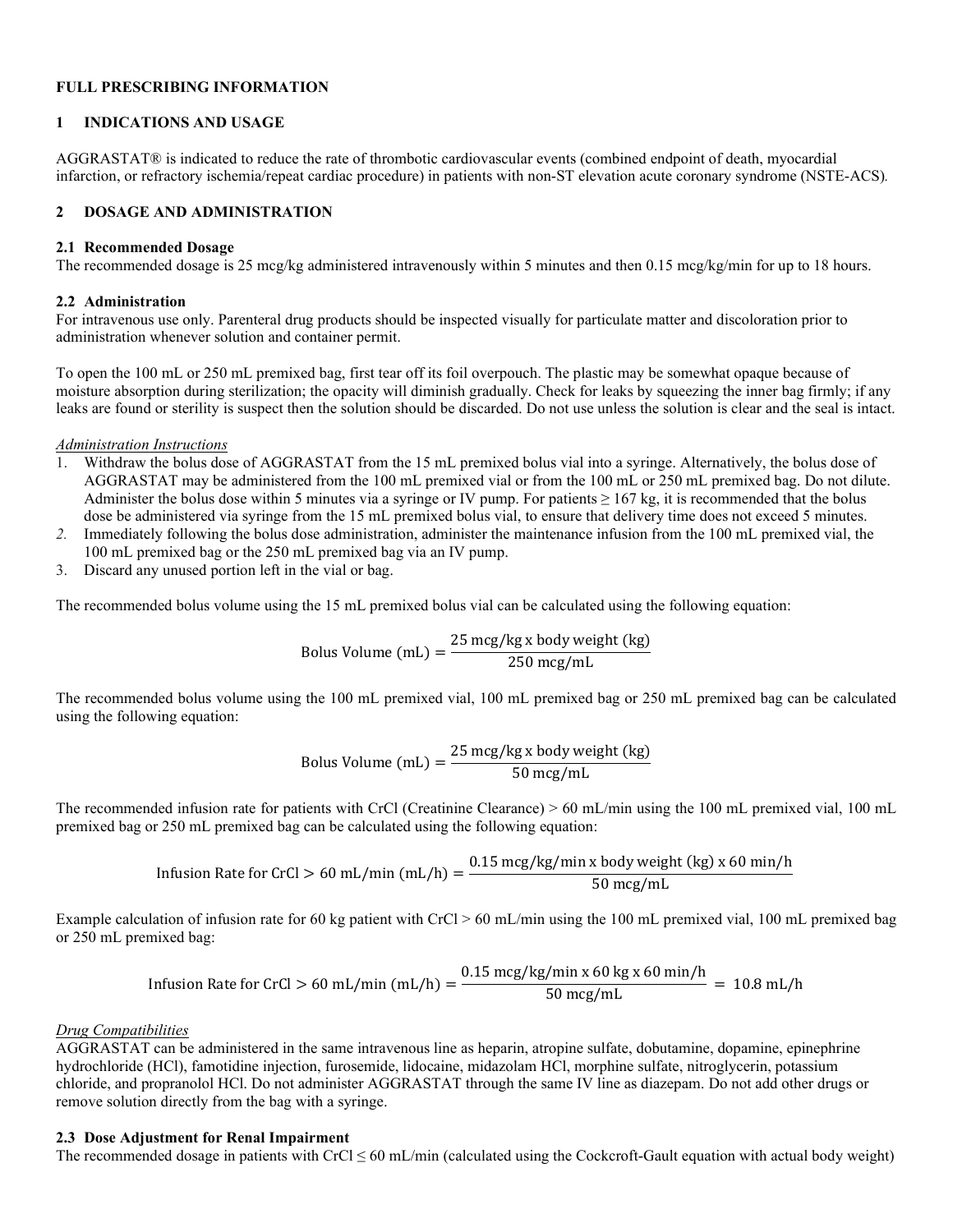is 25 mcg/kg intravenously within 5 minutes and then 0.075 mcg/kg/min, for up to 18 hours.

The recommended infusion rate for patients with CrCl  $\leq 60$  mL/min using the 100 mL premixed vial, 100 mL premixed bag or 250 mL premixed bag can be calculated using the following equation:

Infusion Rate for CrCl  $\leq 60$  mL/min (mL/h) =  $\frac{0.075 \text{ mcg/kg/min x body weight (kg) x 60 min/h}}{50 \text{ mcg/mL}}$ 

## **3 DOSAGE FORMS AND STRENGTHS**

AGGRASTAT is a clear, non-preserved, colorless, isosmotic, sterile premixed injection with sodium chloride for tonicity adjustment available in the following presentations:

## **Table 1 AGGRASTAT Strength and Packaging**

| <b>Strength</b>     | Volume - Packaging                  |
|---------------------|-------------------------------------|
| $50 \text{~mg/mL}$  | $250$ mL $-$ bag                    |
| $50 \text{~mg/mL}$  | $100$ mL $-$ bag                    |
| $50 \text{~mg/mL}$  | $100$ mL $-$ vial                   |
| $250 \text{~mg/mL}$ | $15 \text{ mL} - \text{bolus vial}$ |

# **4 CONTRAINDICATIONS**

AGGRASTAT is contraindicated in patients with:

- Severe hypersensitivity reaction to AGGRASTAT (i.e., anaphylactic reactions) *[see Adverse Reactions (6.2)]*.
- A history of thrombocytopenia following prior exposure to AGGRASTAT *[see Adverse Reactions (6.1)]*.
- Active internal bleeding or a history of bleeding diathesis, major surgical procedure or severe physical trauma within the previous month *[see Adverse Reactions (6.1)]*.

## **5 WARNINGS AND PRECAUTIONS**

## **5.1 General Risk of Bleeding**

Bleeding is the most common complication encountered during therapy with AGGRASTAT. Most bleeding associated with AGGRASTAT occurs at the arterial access site for cardiac catheterization. Minimize the use of traumatic or potentially traumatic procedures such as arterial and venous punctures, intramuscular injections, nasotracheal intubation, etc.

Concomitant use of fibrinolytics, anticoagulants and antiplatelet drugs increases the risk of bleeding.

## **5.2 Thrombocytopenia**

Profound thrombocytopenia has been reported with AGGRASTAT. Monitor platelet counts beginning about 6 hours after treatment initiation and daily thereafter. If the platelet count decreases to  $\leq 90,000/\text{mm}^3$ , monitor platelet counts to exclude pseudothrombocytopenia. If thrombocytopenia is confirmed, discontinue AGGRASTAT and heparin. Previous exposure to a glycoprotein (GP) IIb/IIIa receptor antagonist may increase the risk of developing thrombocytopenia *[see Adverse Reactions (6.1)]*.

## **6 ADVERSE REACTIONS**

## **6.1 Clinical Trial Experience**

Because clinical trials are conducted under widely varying conditions, adverse reaction rates observed in the clinical trials of a drug cannot be directly compared to rates in the clinical trials of another drug and may not reflect the rates observed in clinical practice.

In the PRISM (Platelet Receptor Inhibition for Ischemic Syndrome Management), PRISM-PLUS (Platelet Receptor Inhibition for Ischemic Syndrome Management — Patients Limited by Unstable Signs and Symptoms) and RESTORE (Randomized Efficacy Study of Tirofiban for Outcomes and Restenosis) trials, 1946 patients received AGGRASTAT in combination with heparin and 2002 patients received AGGRASTAT alone for about 3 days. Forty-three percent of the population was > 65 years of age and approximately 30% of patients were female. In clinical studies with the recommended regimen (25 mcg/kg bolus followed by a 0.15 mcg/kg/min maintenance infusion), AGGRASTAT was administered in combination with aspirin, clopidogrel and heparin or bivalirudin to over 8000 patients for typically  $\leq$  24 hours. Approximately 30% of the population was  $\geq$  65 years of age and approximately 25% were female.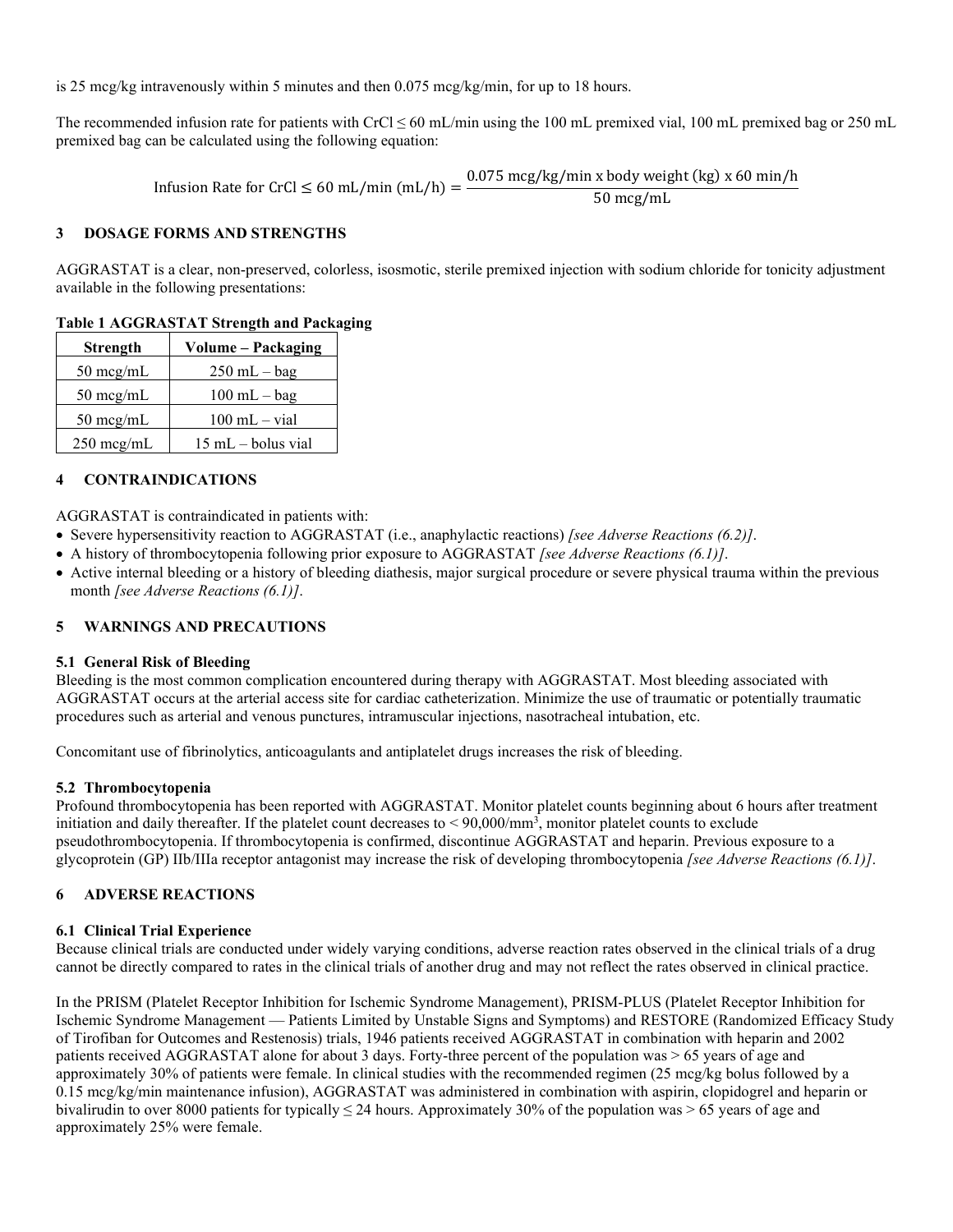Bleeding *PRISM-PLUS Regimen*

The incidences of major and minor bleeding using the TIMI criteria in the PRISM-PLUS study are shown below.

|                                                    | <b>PRISM-PLUS (NSTE-ACS)</b>             |                            |  |  |
|----------------------------------------------------|------------------------------------------|----------------------------|--|--|
| <b>Bleeding</b><br>(TIMI Criteria) $\frac{4}{3}$ § | <b>AGGRASTAT* + Heparin</b><br>$(N=773)$ | Heparin alone<br>$(N=797)$ |  |  |
| Major Bleeding                                     | $1.4\%$                                  | $0.8\%$                    |  |  |
| Minor Bleeding                                     | 10.5%                                    | $8.0\%$                    |  |  |
| <b>Transfusions</b>                                | 4.0%                                     | 2.8%                       |  |  |

## **Table 2 TIMI Major and Minor Bleeding in PRISM-PLUS**

 $0.4 \text{~mcg/kg/min}$  initial infusion;  $0.10 \text{~mcg/kg/min}$  maintenance infusion.

 $\ddagger$  Major = Hemoglobin drop of > 5.0 g/dL with or without an identified site, intracranial hemorrhage, or cardiac tamponade.

§ Minor = Hemoglobin drop of  $> 3.0$  g/dL with bleeding from a known site, spontaneous gross hematuria, hematemesis or hemoptysis.

The incidence rates of TIMI major bleeding in patients undergoing percutaneous procedures in PRISM-PLUS are shown below.

### **Table 3 TIMI Major Bleeding Associated with Percutaneous Procedures in PRISM-PLUS**

|                              | $AGGRASTAT + Heparin$ |                            | Heparin alone |               |
|------------------------------|-----------------------|----------------------------|---------------|---------------|
|                              |                       | $\mathcal{A}_{\mathbf{0}}$ |               | $\frac{0}{0}$ |
| Prior to Procedures          |                       |                            | 797           |               |
| <b>Following Angiography</b> | 697                   |                            | 708           |               |
| Following PTCA               | 239                   |                            | 236           |               |

The incidence rates of TIMI major bleeding in patients undergoing coronary artery bypass graft surgery (CABG) in PRISM-PLUS within one day of discontinuation of AGGRASTAT were 17% on AGGRASTAT plus heparin (N=29) and 35% on heparin alone (N=31).

## *Recommended ("High-Dose Bolus") Regimen*

Rates of major bleeds (including any intracranial, intraocular or retroperitoneal hemorrhage, clinically overt signs of hemorrhage associated with a drop in hemoglobin of > 3 g/dL or any drop in hemoglobin by 4 g/dL, bleeding requiring transfusion of  $\geq$  2 U blood products, bleeding directly resulting in death within 7 days or hemodynamic compromise requiring intervention) were consistent with the rates observed in subjects administered the PRISM-PLUS regimen of AGGRASTAT. There was a trend toward greater bleeding in ST segment elevation myocardial infarction (STEMI) patients treated with fibrinolytics prior to administration of AGGRASTAT using the recommended regimen during rescue PCI.

## Non-Bleeding

The incidences of non-bleeding adverse events that occurred at an incidence of > 1% and numerically higher than control, regardless of drug relationship, are shown below:

|                             | AGGRASTAT + Heparin (N=1953)% | Heparin alone $(N=1887)\%$ |
|-----------------------------|-------------------------------|----------------------------|
| Body as a Whole             |                               |                            |
| Edema/swelling              |                               |                            |
| Pain, pelvic                |                               |                            |
| Reaction, vasovagal         |                               |                            |
| Cardiovascular System       |                               |                            |
| Bradycardia                 |                               |                            |
| Dissection, coronary artery |                               |                            |
| Musculoskeletal System      |                               |                            |
| Pain, leg                   |                               |                            |
| Nervous System/Psychiatric  |                               |                            |
| <b>Dizziness</b>            |                               |                            |
| Skin and Skin Appendage     |                               |                            |
| Sweating                    |                               |                            |

# **Table 4 Non-bleeding Adverse Reactions in PRISM-PLUS**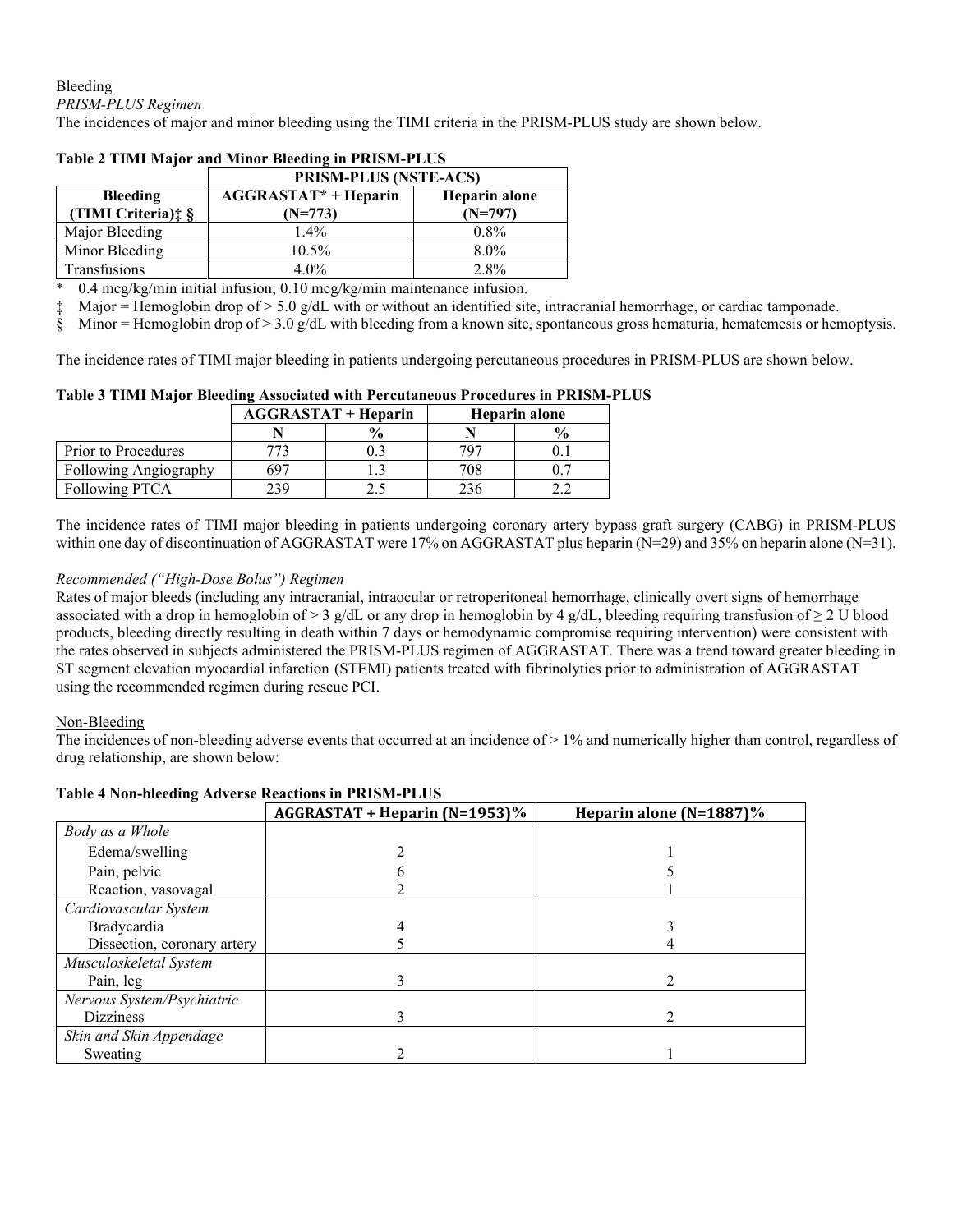## Thrombocytopenia

Patients treated with AGGRASTAT plus heparin, were more likely to experience decreases in platelet counts than were those on heparin alone. These decreases were reversible upon discontinuation of AGGRASTAT. The percentage of patients with a decrease of platelets to < 90,000/mm3 was 1.5%, compared with 0.6% in the patients who received heparin alone. The percentage of patients with a decrease of platelets to  $\leq 50,000/\text{mm}^3$  was 0.3%, compared with 0.1% of the patients who received heparin alone.

# **6.2 Post-Marketing Experience**

The following additional adverse reactions have been identified during post-approval use of AGGRASTAT. Because these reactions are reported voluntarily from a population of uncertain size, it is not always possible to reliably estimate their frequency or establish a causal relationship to the drug exposure.

*Hypersensitivity:* Severe allergic reactions including anaphylactic reactions have occurred during the first day of AGGRASTAT infusion, during initial treatment, and during readministration of AGGRASTAT. Some cases have been associated with severe thrombocytopenia (platelet counts  $\leq 10,000/\text{mm}^3$ ). No information is available on the formation of antibodies to tirofiban.

# **7 DRUG INTERACTIONS**

Concomitant use of fibrinolytics, anticoagulants and antiplatelet drugs increases the risk of bleeding.

# **8 USE IN SPECIFIC POPULATIONS**

# **8.1 Pregnancy**

## Risk Summary

While published data cannot definitively establish the absence of risk, available published case reports have not established an association with tirofiban use during pregnancy and major birth defects, miscarriage, or adverse maternal or fetal outcomes. Untreated myocardial infarction can be fatal to the pregnant woman and fetus (see Clinical Considerations). Studies with tirofiban HCl at intravenous doses up to 5 mg/kg/day (about 5 and 13 times the maximum recommended daily human dose for rat and rabbit, respectively, when compared on a body surface area basis) have revealed no harm to the fetus.

The estimated background risk of major birth defects and miscarriage for the indicated population is unknown. All pregnancies have a background risk of birth defect, loss, or other adverse outcomes. In the U.S. general population, the estimated background risk of major birth defects and miscarriage in clinically recognized pregnancies is 2–4% and 15–20%, respectively.

## Clinical Considerations

## *Disease-associated maternal and/or embryo/fetal risk*

Myocardial infarction is a medical emergency in pregnancy which can be fatal to the pregnant woman and fetus if left untreated.

# Data

## *Animal Data*

There was no evidence of maternal or developmental toxicity in any of the studies in Table 5.

|     | <b>Type of Study</b> | <b>Species</b> | Dose/Exposure*         | <b>Duration/Timing Exposure</b> |
|-----|----------------------|----------------|------------------------|---------------------------------|
| (1) | Range-finding        | Rat            | $1, 2, 5$ mg/kg/day IV | Once daily from GD 6 through LD |
|     |                      | $(N=30)$       | $(N=10$ per group)     | 20                              |
| (2) | Developmental        | Rat            | $1, 2, 5$ mg/kg/day IV | Once daily from GD 6 through    |
|     | Toxicity             | $(N=66)$       | $(N=22$ per group)     | GD <sub>20</sub>                |
| (3) | Developmental        |                |                        |                                 |
|     | Toxicity with        | Rat            | $1, 2, 5$ mg/kg/day IV | Once daily from GD 6 through LD |
|     | Postweaning          | $(N=66)$       | $(N=22$ per group)     | 20                              |
|     | Evaluation           |                |                        |                                 |
| (4) | Range-finding (non-  | Rabbit         | $1, 2, 5$ mg/kg/day IV |                                 |
|     | pregnant)            | $(N=21)$       | $(N=7$ per group)      | Once daily for 14 days          |
| (5) | Range-finding        | Rabbit         | $1, 2, 5$ mg/kg/day IV | Once daily from GD 7 through    |
|     | (pregnant)           | $(N=30)$       | $(N=10$ per group)     | GD <sub>20</sub>                |
| (6) | Developmental        | Rabbit         | $1, 2, 5$ mg/kg/day    | Once daily from GD 7 through    |
|     | Toxicity             | $(N=60)$       | $(N=20$ per group) IV  | GD <sub>20</sub>                |

# **Table 5 Developmental Toxicity Studies**

 $*5$  mg/kg/day is  $\sim$ 5 and 13 times the maximum recommended daily human dose for rat and rabbit, respectively, when compared on a body surface area basis.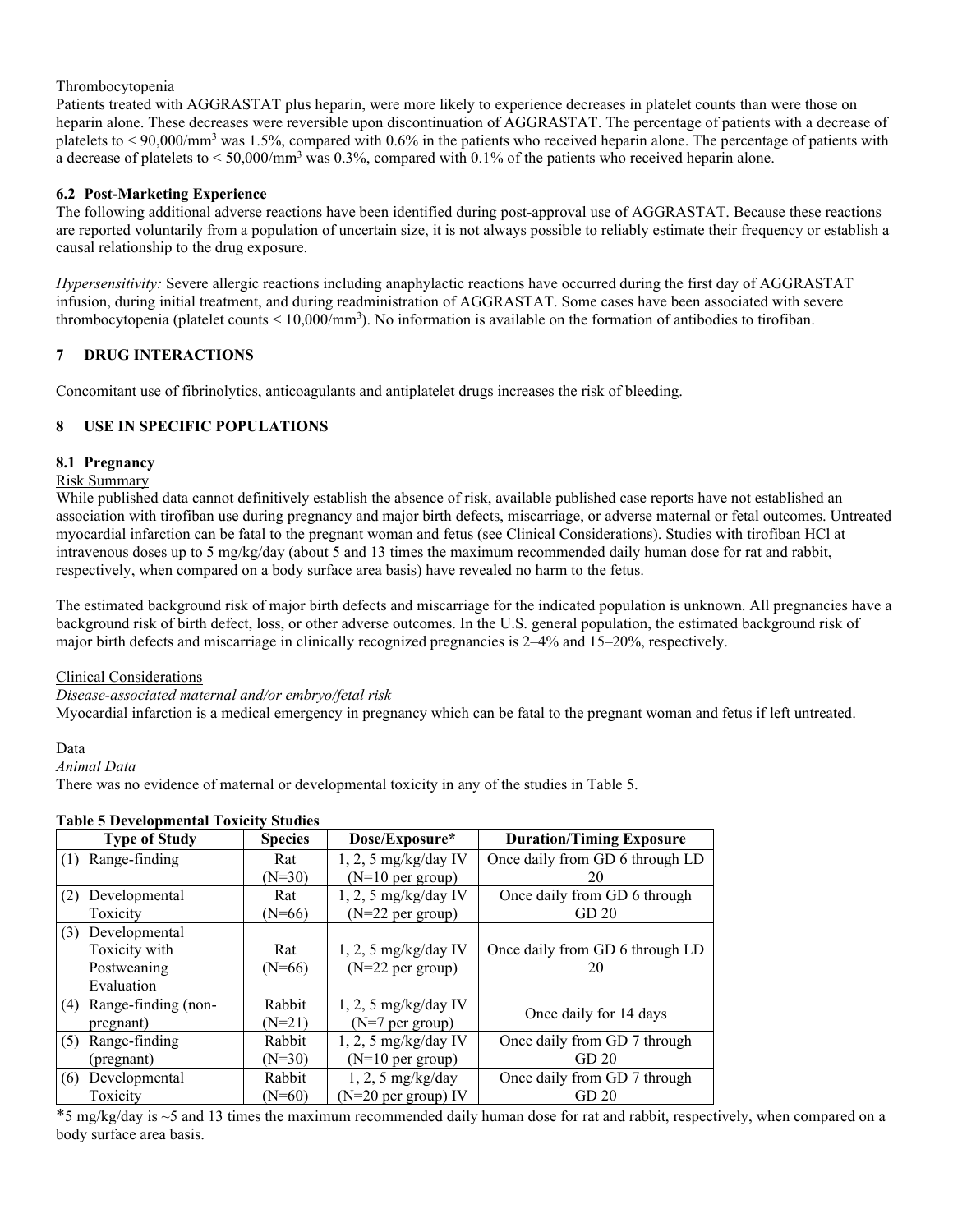## **8.2 Lactation**

### Risk Summary

There is no data on the presence of tirofiban in human milk, the effects of the drug on the breastfed infant, or the effects of the drug on human milk production. However, tirofiban is present in rat milk. The developmental and health benefits of breastfeeding should be considered along with the mother's clinical need for AGGRASTAT and any potential adverse effects on the breastfed child from AGGRASTAT or from the underlying maternal condition.

## **8.4 Pediatric Use**

Safety and effectiveness in pediatric patients have not been established.

## **8.5 Geriatric Use**

Of the total number of patients in controlled clinical studies of AGGRASTAT, 43% were 65 years and over, while 12% were 75 years and over. With respect to efficacy, the effect of AGGRASTAT in the elderly  $(≥ 65$  years) appeared similar to that seen in younger patients (< 65 years). Elderly patients receiving AGGRASTAT with heparin or heparin alone had a higher incidence of bleeding complications than did younger patients, but the incremental risk of bleeding in patients treated with AGGRASTAT in combination with heparin compared to the risk in patients treated with heparin alone was similar regardless of age. No dose adjustment is recommended for the elderly population *[see Dosage and Administration (2)]*.

## **8.6 Renal Insufficiency**

Patients with moderate to severe renal insufficiency have decreased plasma clearance of AGGRASTAT. Reduce the dosage of AGGRASTAT in patients with severe renal insufficiency *[see Dosage and Administration (2.3) and Clinical Pharmacology (12.3)]*.

Safety and efficacy of AGGRASTAT has not been established in patients on hemodialysis.

## **10 OVERDOSAGE**

In clinical trials, inadvertent overdosage with AGGRASTAT occurred in doses up to 2 times the recommended dose for initial infusion doses. Inadvertent overdosage occurred in doses up to 9.8 times the 0.15 mcg/kg/min maintenance infusion rate.

The most frequently reported manifestation of overdosage was bleeding, primarily minor mucocutaneous bleeding events and minor bleeding at the sites of cardiac catheterization *[see Warnings and Precautions (5.1)].* 

Overdosage of AGGRASTAT should be treated by assessment of the patient's clinical condition and cessation or adjustment of the drug infusion as appropriate.

AGGRASTAT can be removed by hemodialysis.

## **11 DESCRIPTION**

AGGRASTAT contains tirofiban hydrochloride, a non-peptide antagonist of the platelet GP IIb/IIIa receptor, which inhibits platelet aggregation.

Tirofiban hydrochloride monohydrate is chemically described as *N-*(butylsulfonyl)-*O*-[4-(4-piperidinyl)butyl]-L-tyrosine monohydrochloride monohydrate.

Its molecular formula is  $C_{22}H_{36}N_2O_5S \cdot HCl \cdot H_2O$  and its structural formula is:



Tirofiban hydrochloride monohydrate is a white to off-white, non-hygroscopic, free-flowing powder, with a molecular weight of 495.08. It is very slightly soluble in water.

AGGRASTAT Injection Premixed is supplied as a sterile solution in water for injection, for intravenous use. The pH of the solution ranges from 5.5 to 6.5 adjusted with hydrochloric acid and/or sodium hydroxide.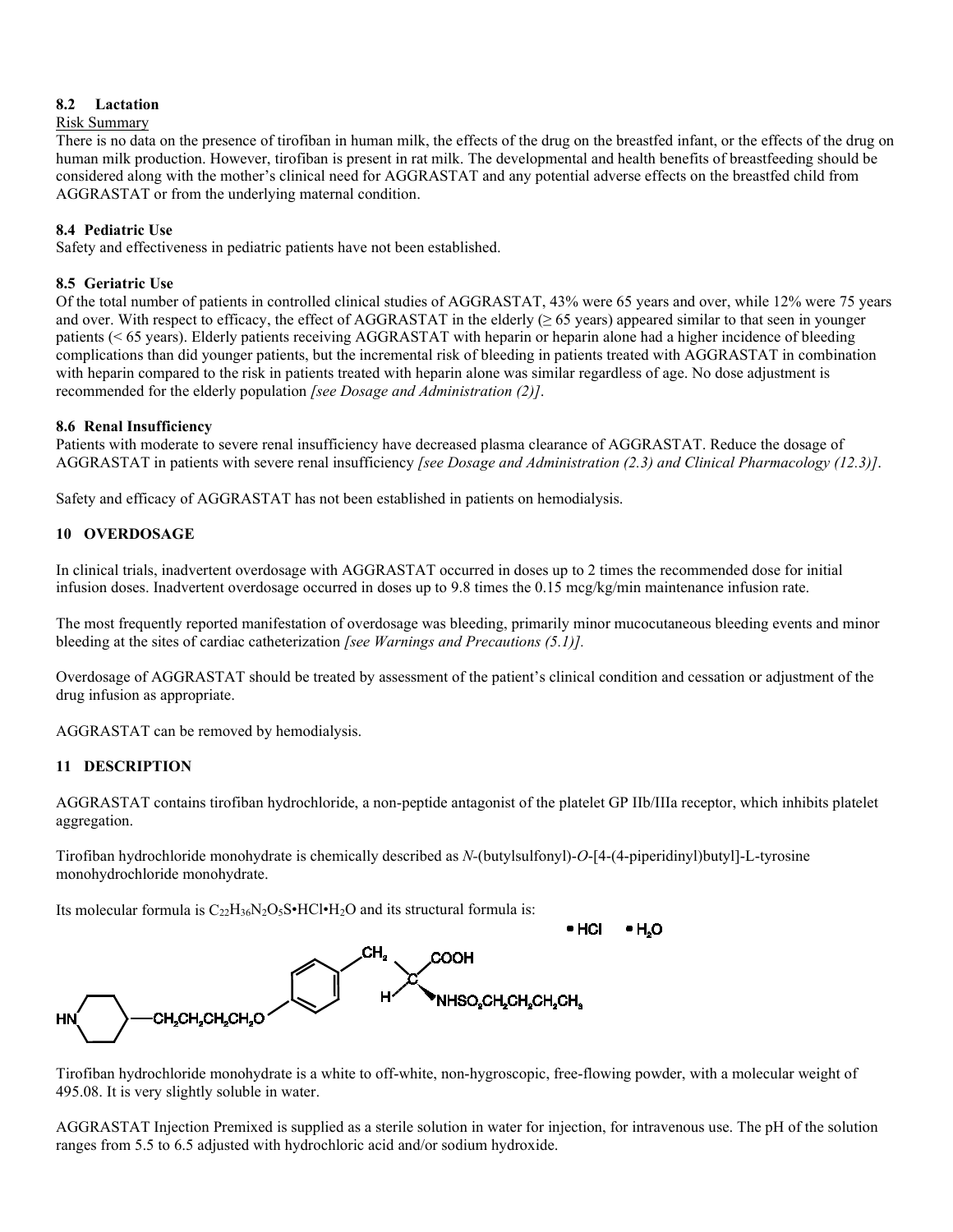Each 100 mL of the premixed, isosmotic intravenous injection contains 5.618 mg tirofiban hydrochloride monohydrate equivalent to 5 mg tirofiban (50 mcg/mL) and the following inactive ingredients: 0.9 g sodium chloride, 54 mg sodium citrate dihydrate, and 3.2 mg citric acid anhydrous.

Each 250 mL of the premixed, isosmotic intravenous injection contains 14.045 mg tirofiban hydrochloride monohydrate equivalent to 12.5 mg tirofiban (50 mcg/mL) and the following inactive ingredients: 2.25 g sodium chloride, 135 mg sodium citrate dihydrate, and 8 mg citric acid anhydrous.

AGGRASTAT Injection Premixed Bolus Vial is supplied as a sterile, isosmotic, concentrated solution for intravenous bolus injection, in 15 mL vials. No dilution is required. Each 15 mL of the premixed, isosmotic intravenous injection bolus vial contains 4.215 mg of tirofiban hydrochloride monohydrate equivalent to 3.75 mg of tirofiban and the following inactive ingredients: 120 mg sodium chloride, 40.5 mg sodium citrate dihydrate, and 2.4 mg citric acid anhydrous and water for injection.

# **12 CLINICAL PHARMACOLOGY**

# **12.1 Mechanism of Action**

AGGRASTAT is a reversible antagonist of fibrinogen binding to the GP IIb/IIIa receptor, the major platelet surface receptor involved in platelet aggregation. When administered intravenously, AGGRASTAT inhibits *ex vivo* platelet aggregation in a dose- and concentration-dependent manner.

When given according to the PRISM-PLUS regimen of 0.4 mcg/kg/min over 30 minutes followed by a 0.1 mcg/kg/min maintenance infusion, > 90% inhibition of platelet aggregation is attained by the end of the 30-minute infusion. When given according to the recommended regimen of 25 mcg/kg followed by a 0.15 mcg/kg/min maintenance infusion, > 90% inhibition of platelet aggregation is attained within 10 minutes. Platelet aggregation inhibition is reversible following cessation of the infusion of AGGRASTAT.

## **12.2 Pharmacodynamics**

AGGRASTAT inhibits platelet function, as demonstrated by its ability to inhibit *ex vivo* adenosine phosphate (ADP)-induced platelet aggregation and prolong bleeding time in healthy subjects and patients with coronary artery disease. The time course of inhibition parallels the plasma concentration profile of the drug.

Following discontinuation of an infusion of AGGRASTAT 0.10 mcg/kg/min, *ex vivo* platelet aggregation returns to near baseline in 4 to 8 hours in approximately 90% of patients with coronary artery disease. The addition of heparin to this regimen does not significantly alter the percentage of subjects with > 70% inhibition of platelet aggregation (IPA), but does increase the average bleeding time, as well as the number of patients with bleeding times prolonged to  $> 30$  minutes. Similar platelet aggregation recovery rates are observed following discontinuation of a 0.15 mcg/kg/min infusion.

# **12.3 Pharmacokinetics**

Tirofiban has a half-life of approximately 2 hours. It is cleared from the plasma largely by renal excretion, with about 65% of an administered dose appearing in urine and about 25% in feces, both largely as unchanged tirofiban. Metabolism appears to be limited.

Tirofiban is not highly bound to plasma proteins and protein binding is concentration independent over the range of 0.01 to 25 mcg/mL. The unbound fraction in human plasma is 35%. The steady state volume of distribution of tirofiban ranges from 22 to 42 liters.

In healthy subjects, the plasma clearance of tirofiban ranges from 213 to 314 mL/min. Renal clearance accounts for 39 to 69% of plasma clearance.

## Specific Populations

There is no effect on clearance of tirofiban by sex, race, age, or hepatic impairment.

## *Renal Insufficiency*

Plasma clearance of tirofiban is decreased about 40% in subjects with creatinine clearance < 60 mL/min and > 50% in patients with creatinine clearance <30 mL/min, including patients requiring hemodialysis *[see Dosage and Administration (2.3)].* Tirofiban is removed by hemodialysis.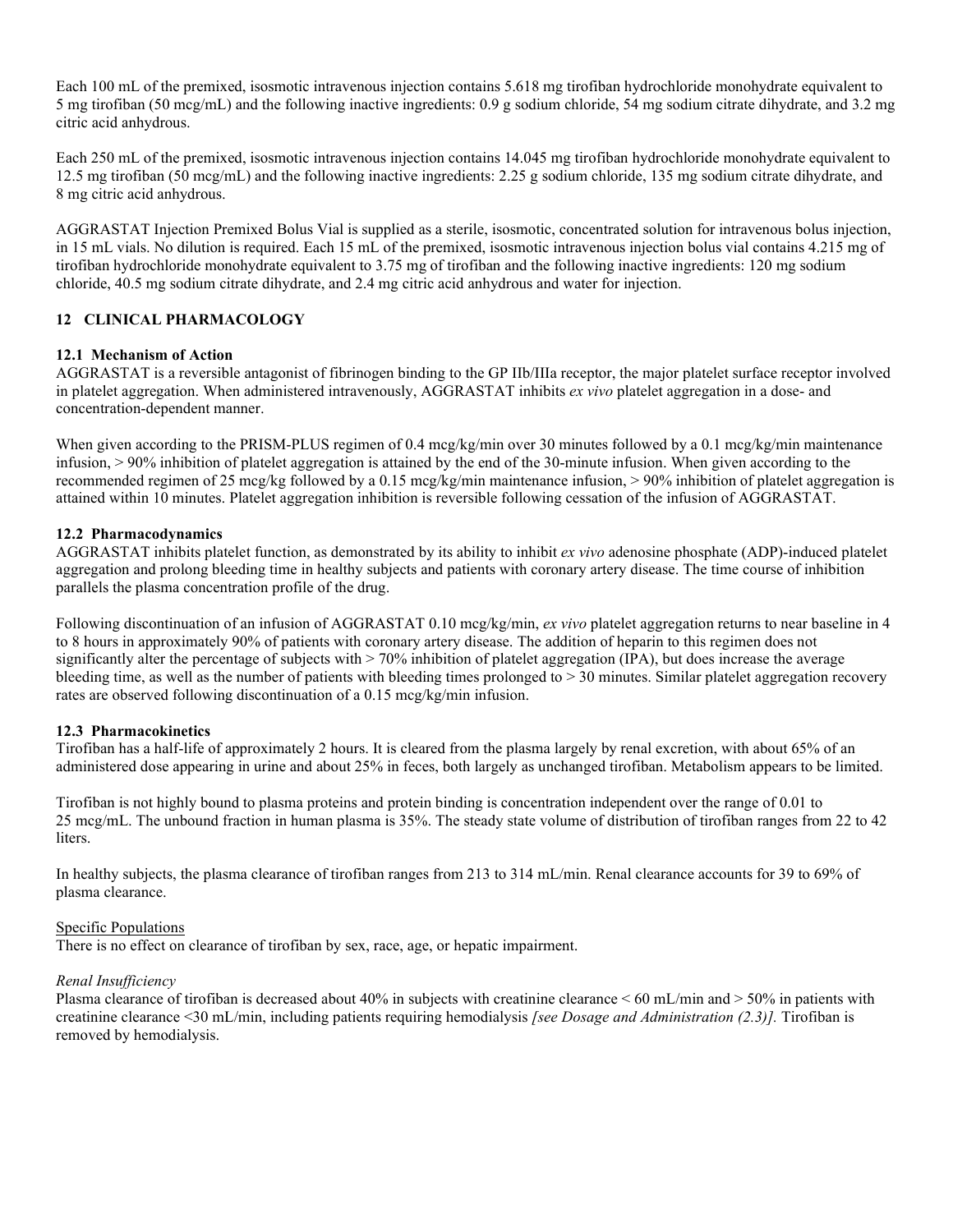## **13 NONCLINICAL TOXICOLOGY**

## **13.1 Carcinogenesis, Mutagenesis, Impairment of Fertility**

The carcinogenic potential of AGGRASTAT has not been evaluated.

Tirofiban HCl was negative in the *in vitro* microbial mutagenesis and V-79 mammalian cell mutagenesis assays. In addition, there was no evidence of direct genotoxicity in the *in vitro* alkaline elution and *in vitro* chromosomal aberration assays. There was no induction of chromosomal aberrations in bone marrow cells of male mice after the administration of intravenous doses up to 5 mg tirofiban/kg (about 3 times the maximum recommended daily human dose when compared on a body surface area basis).

Fertility and reproductive performance were not affected in studies with male and female rats given intravenous doses of tirofiban up to 5 mg/kg/day (about 5 times the maximum recommended daily human dose when compared on a body surface area basis).

# **14 CLINICAL STUDIES**

Two large-scale clinical studies established the efficacy of AGGRASTAT in the treatment of patients with NSTE-ACS (unstable angina/non-ST elevation MI). The two studies examined AGGRASTAT alone and added to heparin, prior to and after percutaneous coronary revascularization (if indicated) (PRISM-PLUS) and in comparison to heparin in a similar population (PRISM). These trials are discussed in detail below.

PRISM-PLUS (Platelet Receptor Inhibition for Ischemic Syndrome Management — Patients Limited by Unstable Signs and Symptoms) In the double-blind PRISM-PLUS trial, 1570 patients with documented NSTE-ACS within 12 hours of entry into the study were randomized to AGGRASTAT (30 minute initial infusion of 0.4 mcg/kg/min followed by a maintenance infusion of 0.10 mcg/kg/min) in combination with heparin (bolus of 5,000 U followed by an infusion of 1,000 U/h titrated to maintain an activated partial thromboplastin time (APTT) of approximately 2 times control) or to heparin alone. All patients received concomitant aspirin unless contraindicated. Patients who were medically managed or who underwent revascularization procedures were studied. Patients underwent 48 hours of medical stabilization on study drug therapy, and they were to undergo angiography before 96 hours (and, if indicated, angioplasty/atherectomy, while continuing on AGGRASTAT and heparin for 12–24 hours after the procedure). AGGRASTAT and heparin could be continued for up to 108 hours. Exclusions included contraindications to anticoagulation*,* decompensated heart failure, platelet count < 150,000/mm<sup>3</sup>, and serum creatinine > 2.5 mg/dL. The mean age of the population was 63 years; 32% of patients were female and approximately half of the population presented with non-ST elevation myocardial infarction. On average, patients received AGGRASTAT for 71 hours.

A third group of patients was initially randomized to AGGRASTAT alone (no heparin). This arm was stopped when the group was found, at an interim look, to have greater mortality than the other two groups.

The primary endpoint of the study was a composite of refractory ischemia, new MI and death within 7 days. There was a 32% risk reduction in the overall composite primary endpoint. The components of the composite were examined separately and the results are shown in Table 6. Note that the sum of the individual components may be greater than the composite (if a patient experiences multiple component events only one event counts towards the composite).

# **Table 6 Primary Outcomes at 7 days in PRISM-PLUS**

| Endpoint                                            | <b>AGGRASTAT+</b><br>Heparin<br>$(N=773)$ | <b>Heparin</b><br>$(N=797)$ | <b>Risk</b><br><b>Reduction</b> | p-value |
|-----------------------------------------------------|-------------------------------------------|-----------------------------|---------------------------------|---------|
| Death, new MI, and refractory<br>ischemia at 7 days | 12.9%                                     | 17.9%                       | 32%                             | 0.004   |
| Death                                               | $1.9\%$                                   | 1.9%                        |                                 |         |
| MI                                                  | $3.9\%$                                   | $7.0\%$                     | 47%                             | 0.006   |
| Refractory Ischemia                                 | $9.3\%$                                   | 12.7%                       | 30%                             | 0.023   |

The benefit seen at 7 days was maintained over time. The risk reduction in the composite endpoint at 30 days and 6 months is shown in the Kaplan-Meier curve below.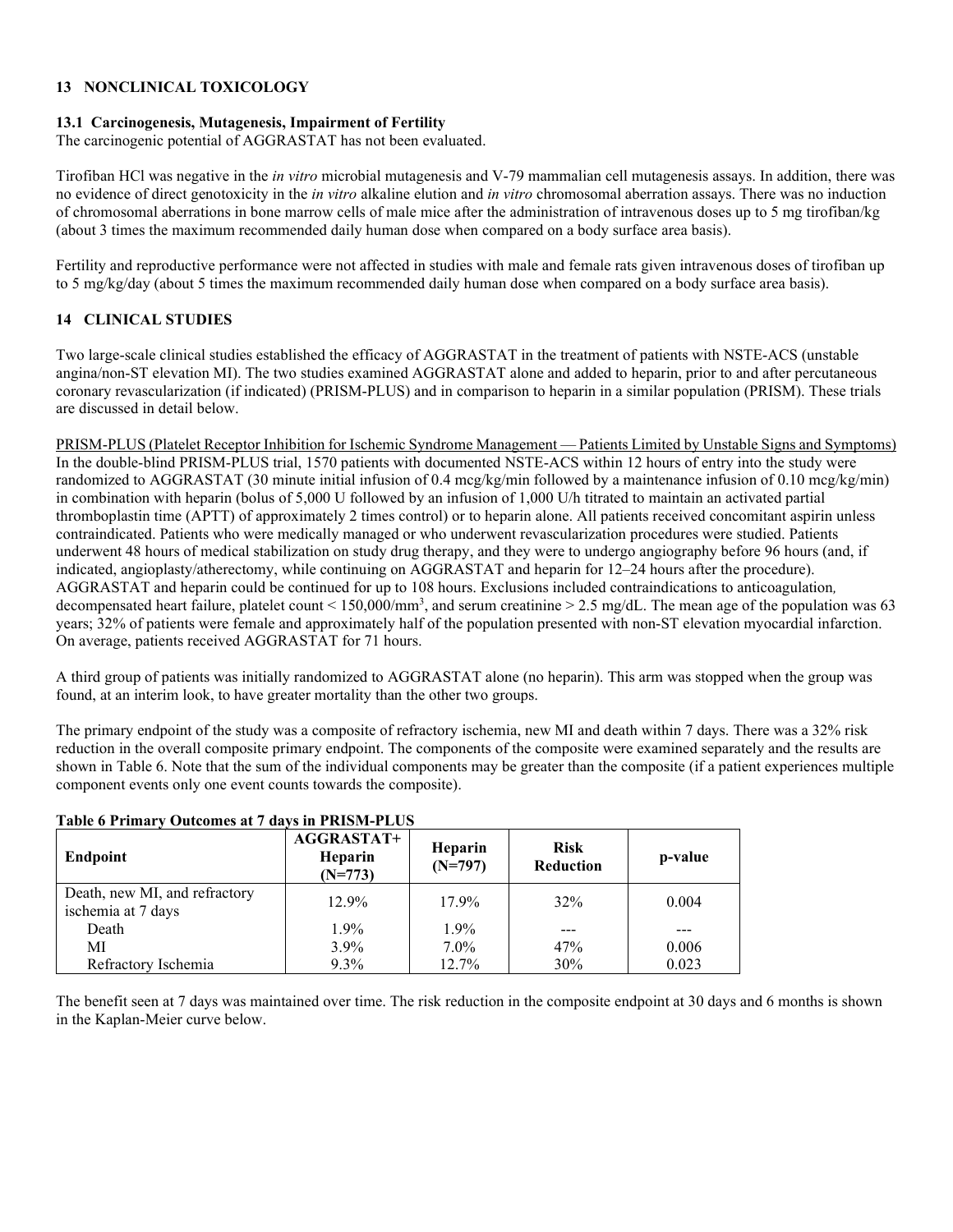

**Figure 1. Time to first event of death, new MI, or refractory ischemia in PRISM-PLUS**

An analysis of the results by sex suggests that women who are medically managed or who undergo subsequent percutaneous transluminal coronary angioplasty (PTCA)/atherectomy may receive less benefit from AGGRASTAT (95% confidence limits for relative risk of  $0.61-1.74$ ) than do men  $(0.43-0.89)$  (p=0.11). This difference may be a true treatment difference, the effect of other differences in these subgroups, or a chance occurrence.

Approximately 90% of patients in the PRISM-PLUS study underwent coronary angiography and 30% underwent angioplasty/atherectomy during the first 30 days of the study. The majority of these patients continued on study drug throughout these procedures. AGGRASTAT was continued for 12–24 hours (average 15 hours) after angioplasty/atherectomy. The effects of AGGRASTAT at Day 30 did not appear to differ among sub-populations that did or did not receive PTCA or CABG, both prior to and after the procedure.

# PRISM (Platelet Receptor Inhibition for Ischemic Syndrome Management)

In the PRISM study, a randomized, parallel, double-blind study, 3232 patients with NSTE-ACS intended to be managed without coronary intervention were randomized to AGGRASTAT (initial dose of 0.6 mcg/kg/min for 30 minutes followed by 0.15 mcg/kg/min for 47.5 hours) or heparin (5000-unit intravenous bolus followed by an infusion of 1000 U/h for 48 hours). The mean age of the population was 62 years; 32% of the population was female and 25% had non-ST elevation MI on presentation. Thirty percent had no ECG evidence of cardiac ischemia. Exclusion criteria were similar to PRISM-PLUS. The primary endpoint was the composite endpoint of refractory ischemia, MI or death at the end of the 48-hour drug infusion. The results are shown in Table 7.

## **Table 7 Primary Outcomes in PRISM – Cardiac Ischemia Events**

| <b>Composite Endpoint</b><br>(death, MI, or refractory ischemia) | <b>AGGRASTAT</b><br>(N=1616) | <b>Heparin</b><br>(N=1616) | <b>Risk Reduction</b> | p-value |
|------------------------------------------------------------------|------------------------------|----------------------------|-----------------------|---------|
| 2 Days (end of drug infusion)                                    | $3.8\%$                      | 5.6%                       | 33%                   | 0.015   |
| Davs                                                             | 10.3%                        | $.3\%$                     | 10%                   | 0.33    |

In the PRISM study, no adverse effect of AGGRASTAT on mortality at either 7 or 30 days was detected. This result is different from that in the PRISM-PLUS study, where the arm that included AGGRASTAT without heparin (N=345) was dropped at an interim analysis by the Data Safety Monitoring Committee for increased mortality at 7 days.